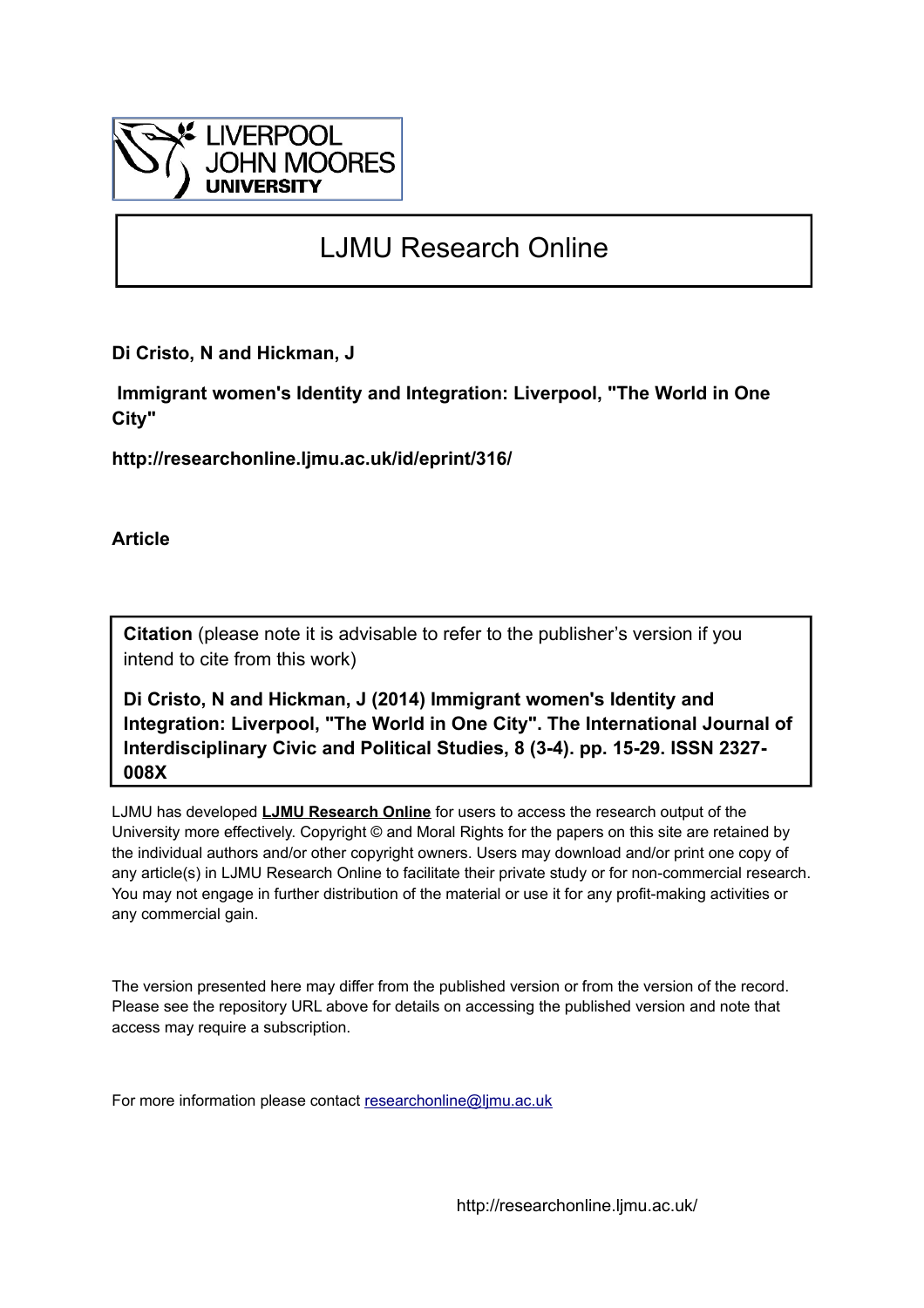# **Immigrant women's identity and integration: Liverpool "The world in one city"**

Nunzia Di Cristo Bertali, Liverpool John Moores University, U.K. Jarmila Hickman, Liverpool John Moores University, U.K.

*This article is based on the original research<sup>1</sup> that studied immigrant women who have been living in Liverpool since 2001. It deals with issues concerning the identity of immigrant women. One of the aims was to identify if there was a difference between the subjective perception and the findings derived from an objective evaluation of their integration based on the collected data. The study, conducted in Liverpool in 2009, explores the choices immigrant women have made in respect of their preferred identity, i.e. by nationality, religion, or ethnicity. The inductive explorative research is post- positivist in approach and a questionnaire was used to collect primary data. The results have demonstrated how the various challenges immigrants face when moving to another country influence their choice of identity. Their preference of identification by nationality, religion and ethnic group helped to define the level of integration of these women within the wider society. The study has found that the way the respondents wanted to be identified depended on a number of factors; degree of integration, knowledge of the local language and participation in the local community. The quantitative method and the multiple correspondence analyses have enabled the mapping profile of the sample and have demonstrated the existence of spatial urban self-segregation.* 

*The study shows that these women live in their diaspora space rather than within the wider community.* 

*Keywords: Identity, Women Immigrant, Self-Segregation*

### **Introduction**

Identity, when associated with immigration, is a new term that entered the social science terminology in the 1950s (Gleason 1983). The term identity comes from the Latin root idem, meaning 'the same', and has been associated with the mind-body problem in philosophy since the time of John Locke in the 16th century. Hegel (1972) describes identity as a process of mutual recognition where recognition is an ideal reciprocal relation between subjects whereby each sees the other as its equal but also different from it. This relation may evolve in subjectivity: an individual becomes a subject by recognizing and being recognized by another subject. This Hegelian recognition is essential in developing a sense of self of any human being and if denied, results in a distortion of one's relation to one's self and an injury to one's identity.

In 2003 Liverpool was awarded the title of European *Capital of Culture* for 2008, the Liverpool Council adopted the slogan 'The world in one city' implying that people who arrived from all over the world to the city were forming a cohesive society. It was therefore seen as an ideal opportunity to research the feelings of belonging and to discover if the declaration of the Liverpool Council corresponded to reality.

The first aspect for the researcher was to address the perception of integration of immigrant women living in the city during the period 2001 and 2009. The period was chosen for several

 $<sup>1</sup>$  Di Cristo Bertali, 2011. Liverpool, "The world in one city"; Subjective and objective perceptions evaluation of the</sup> integration of women immigrants in Liverpool, 2001 to 2009.



 $\overline{a}$ 

Volume #, Publication Year, <Community URL>, ISSN # © Common Ground, Author(s) Name(s), All Rights Reserved, Permissions: cg-support@commongroundpublishing.com

*Journal Title*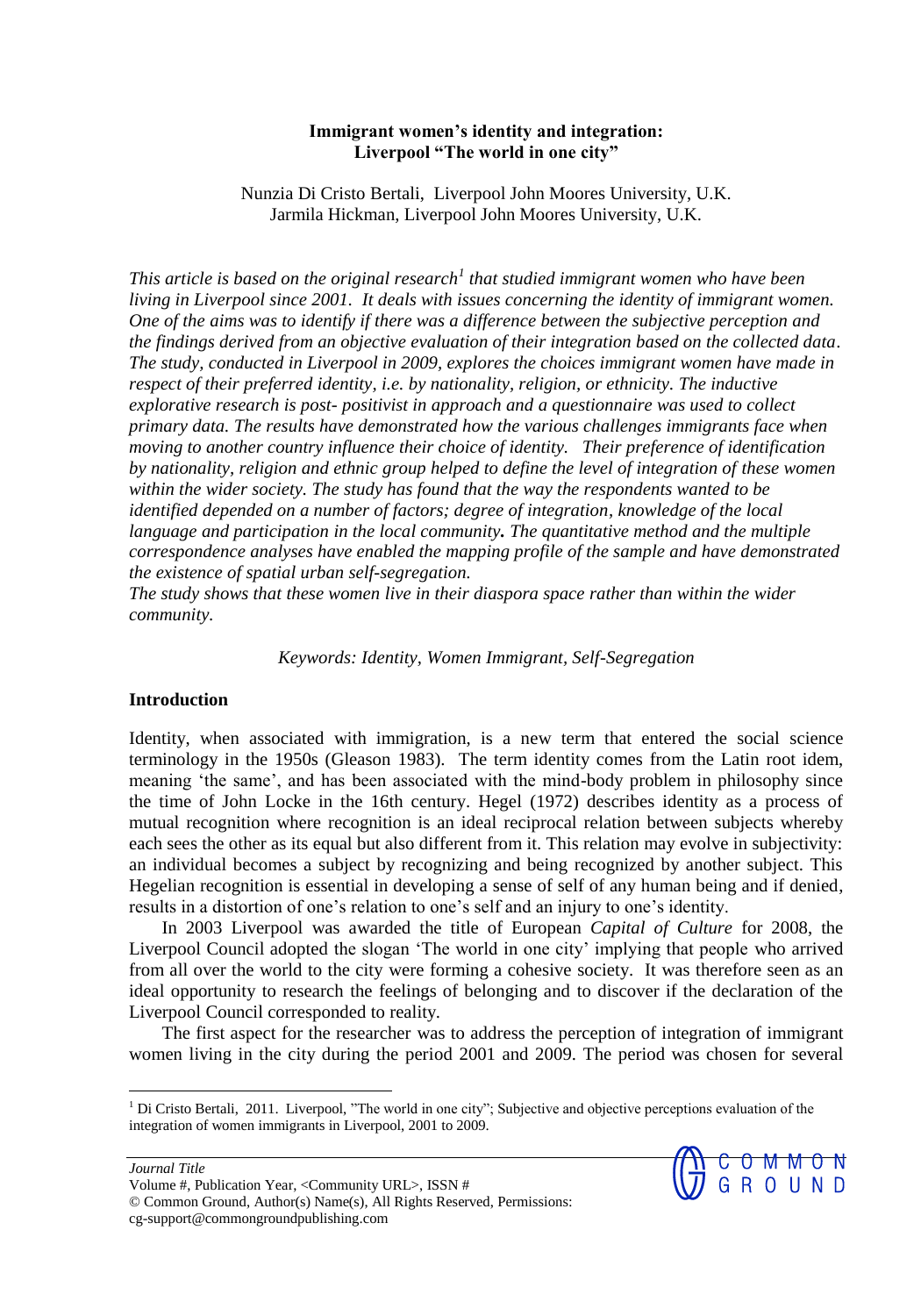reasons: to encompass the city event, to work on latest secondary data from Census 2001 and to allow an acceptable length of time of residence considering that the requirement to obtain British naturalization is to have lived in the country for 5 years (Home Office, 2010). The research by Di Cristo Bertali (2011) focused on analysing immigrant women because of the paucity in the literature referring to their degree of integration. They are mainly studied for their role as wives who have followed the men in their migration (Chistolini 1986; Watts 1983; Simon et al. 2000), for their religiosity, their working rights, their autonomy, health and self-esteem (Pedraza 1991; Buijs 1993; Riaño 2003; Gabaccia and Ruiz 2006; Im and Yang 2006). Thus women's feelings and attitudes related to their integration in the host society have been ignored by scholars at large.

The second aspect analysed by the main research was to discover if women's perception of integration, corresponded to the reality derived from an objective evaluation of certain personal aspects of the life of the immigrants (Massey 1981; Jasso et al. 2000).

The integration process of women is rather different than that of men (Tastsoglou et al. 2000) due to the different role women perform in the family as the latter revolves around them; they can be identified as its engine. Women are expected to have the responsibilities for nurturing the ethnic identity and imparting religious values (see below).

It has been said that Asian women in Halifax, "besides traditional family responsibilities, are also responsible for the retention of ethnic identity within it" (Tastsoglou et al. 2000, 20).

The empowerment of women has been discussed by Mehra (1997) and Yuval-Davis (1993), but no literature was found about women's role in the process of integration of their family in the host society.

In order to establish their level of integration the women were asked how they preferred to be identified. Their identity is a reflection of their ontological perception of the environment, and it was seen to be important in the identification of the self-interpretation of their relation with the community and in return the community understands of them at that time. Their positive or negative integration is consequential to their perception of their role in society that is influenced by the attitude of the society toward them. Blumer (1937) in his discussion on symbolic interactionism indicates that people are influenced by the meanings of things that are derived at by social interaction and that are modified through interpretation. Therefore it should be natural for an individual to act and behave in line with those with whom they are interacting. Society is based on interaction. The choice of one identity over another was seen as an indication whether respondents were more or less inclined to integrate in the host society. It is theorized that the degree of acceptance of immigrants' achievements by members of the dominant cultural group will influence the new-comers' decision to live in the society at large rather than within their ethnic environment, and consequently, the level of their integration (Nesdale and Mak, 2000).

#### **Theoretical background and selected literature**

Foote (1951) proposed identification as the origin of a theory of motivation in social interaction; he said that identification was the "appropriation of and commitment to a particular identity or series of identities" (Foote 1951, 17) by an individual. Foote's article linked identification with role theory. This was rather different from the idea of identity as proposed by Erikson in 1972. Erikson explains the word 'identity' in terms of selfhood as defined by and based on the uniqueness and individuality which makes a person distinct from others.

The study of identity became widespread among anthropologists especially with the emergence of social movements in the 1970s. Other related concerns lie with ethnicity and with the effects they have on individual migrant and on his/ her contribution to the social context in which he/she lives. The common view of identity is that actors mobilize and negotiate their identities at their own discretion (McCrone et al., 2008). The need to have a close connection between the notion of identity and the awareness of belonging to a distinctive group separate from the others can lead to the creation of different 'cultural markers' (Jenkins 1996).

### *Identity in different contexts*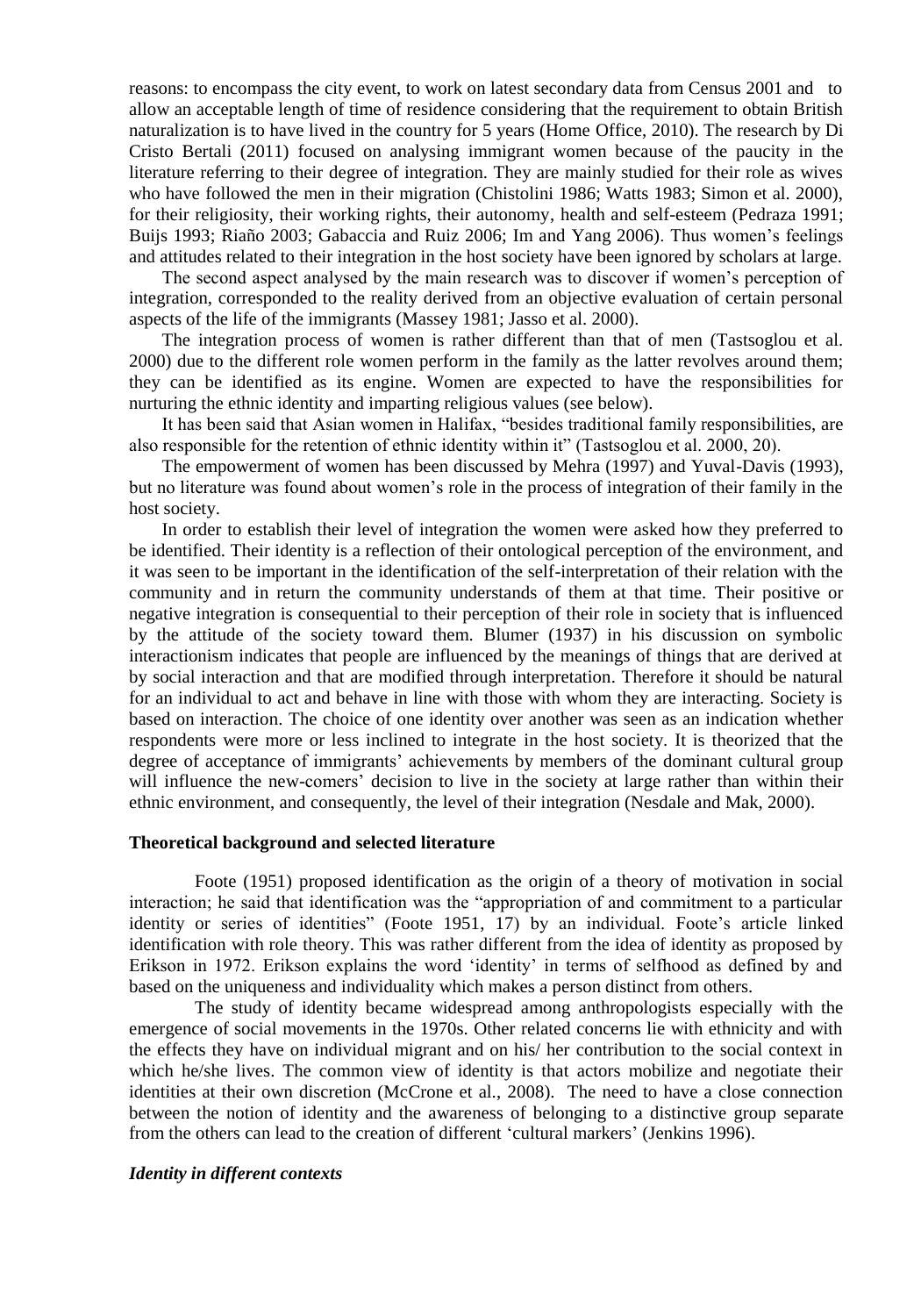Identity as a general term is seen somewhat differently by different disciplines, and there are many varying descriptions of it. For example, Jenkins (1996, 120) believes that "Identity is produced and reproduced in the course of social interaction."

"Social identity is a game of playing the vis-à-vis". It is also our understanding of who we are and who others are and jointly, other people's understanding of themselves and of others (which include us). Therefore, no more essential than meaning; it too is the product of agreement and disagreement; it too is negotiable" (Jenkins, 1996, 5).

Other researchers in the field suggest other descriptions. Bechhofer et al. (1999) propose that social identity is something of an axiom in the sociological environment; it is manufactured and shaped by the people themselves. Norton, (1997) develops the notion further by proposing that social identity is also understood as the relationship between the individual and the wider society and this happens through institutions such as families, workplaces, schools, and social services.

Attempts to define personal identity have been made for centuries. The definitions given by Locke (1959) have gained prominence and are still cited today: the first, formulated that one's personal identity extends only so far as his own consciousness, therefore linking it to the memory of past experiences, and the second referred to self, as quoted in Perry (1975, 12) that stated: "a thinking and intelligent being that has reason and reflection, and can consider itself as itself, the same thinking thing, in different time and places".

Personal identity was not included in the questionnaire as it was not considered in line with the purposes of the original study that wanted to identify the objective integration of the participants. The same applied to cultural identity seen as an affinity to language, customs, country, people, music, or other cultural aspects, age and level of education.

Cultural identity is the understanding of ethnicity that embraces awareness and knowledge of the cultural characteristics of one's ethnic group (Ibrahim et al. 1997). This indicates that cultural identity is anchored in a socio-cultural context. The creation of a cultural identity depends on the influence of several factors, such as: specific group of origin, religion, type of neighbourhood, social class, educational level, gender and common language (Ibrahim et al., 1997; Norton, 1997).

Religious identity is another facet that has been widely debated. Hasting (1997) discusses the relationship of religion with nationalism because he feels that it is an aspect that has been neglected by modern theorists such as Gellner (1983), Hobsbawm (1990) and Anderson (2006). Hasting believes that "religion is an integral element of many cultures, most ethnicities and some states" (Hastings, 1997, 4). He also believes that religion has been the dominant feature in the formation of a number of states and the expression of their nationalism. He further states that ethnicities can dissolve into nations, but nations cannot easily merge with other nations.

In a modern urban and industrialized society there is the tendency to intertwine religion and ethnicity. Some anthropological studies of the religious aspects of cultural and social systems, have asserted that ethnicity is a synonym for nationality and that religious and ethnic sentiments of immigrant minorities are expected to give way to the processes of modernization and assimilation (Smith1978). It is accepted that religious beliefs and practices act as counterweights for immigrants when they struggle to adapt to their new home (Herberg 1955; Portes and Rumbaut 2006). In the new social context immigrants may confront the need to find a new identity. The certainty of religious teachings, which may have been taken for granted before, becomes the anchor providing the certainty to which to relate at a time of so many changes.

For these reasons Herberg and others assume that religious beliefs and attachments grow strongly when people become immigrants. Religion has also been identified as a bridge connecting their previous environment with the new; it is seen as helping "people who have left one world to adjust to the other" (Handlin 1951, 5; Rhodes, 2010). The researcher is in full agreement with the above mentioned concept. Handling, furthermore, states that everything around immigrants is different and they seek to recreate their familiar environment through their religious beliefs. Religion is usually considered in spiritual terms, but religious organisations can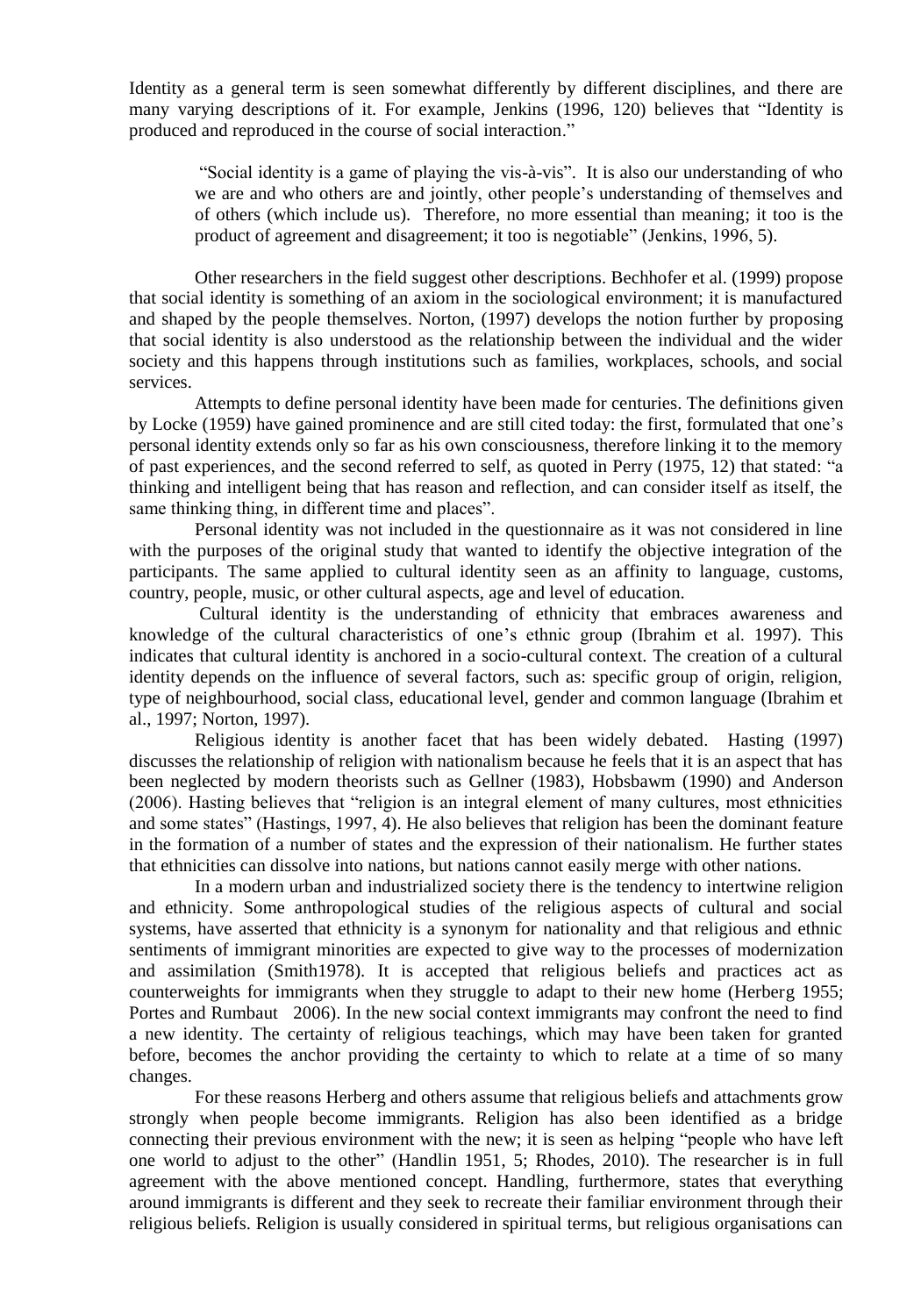also offer psychological and social benefits such as economic opportunities, and educational resources for the immigrants in need (Hirschman 2004; Peek 2005). Religious elites too, continue the work of advocacy for laws that respect the human rights of immigrants (Chen 2002).

National identity refers to the political-cultural identification with a territory. In some cases 'nation' is considered as the equivalent of 'state' and McCrone and Bechhofer, (2008) have taken a wider view of these differences. They indicate that national identity has its own dynamic and momentum, for example in England and Scotland, 'citizenship' and 'national identity' are perceived as distinct. Following their approach, this study analyses the perception of integration of English women, separately from Scottish, Irish and Welsh women, because the researcher agrees that these particular 'nationals 'could tend to identify themselves with their nation rather than with the state, that in this case is Great Britain

National identity is the one that defines an individual as 'one of us' and consequently one who participates in the wider social life in society, including political and cultural aspects. The inclusion or exclusion is in general an issue about access to or denial of advantages and rights that in turn are a matter of politics and social policy. The state considers 'one of us' the people who have its citizenship.

National identity, it has been said by some, does not carry a great deal of importance for the majority of people. "…a national identity is a bit like having an old insurance policy. You know you've got one somewhere but often you're not sure where it is. And if you're honest, you would have to admit you're pretty vague about what the small print means" (McIlvanney 1999).

Others consider it as one of the most important types of group identity (Vlachová 2009). It defines who people are from the cultural and political point of view and it is constructed in contrast to those perceived as the 'other', the ones representing the cultural and political entities to which the immigrants do not belong.

National identity, as many other concepts, is described in contradictory ways: the word 'national' can at times indicate the belonging to a specific nation-state, while at other times it is associated with the nation not as a state, but as a geographical space (Bechhofer et al. 1999). When there is pressure towards assimilation and the immigrants are willing to adapt to the culture of the host country, national identity is positively predictable (Phinney et al. 2001). Immigrants may like to be identified by their own nationality at birth but it is also possible that they may wish to be identified according to others factors. The identity of an immigrant is the result of a complex procedure that is generated by the transition from one culture to another. This transition frequently causes a sense of crisis and requires readjustments that effect personal and communal identity (Kahane 1986). Therefore immigrants' identity depends not only on nationality but also on personal approaches to the changing environment. The identification of aspects that may facilitate the integration/acculturation are important and worthy of analysis if the individual wants to become a member of that society.

Ethnic identity is another characterization of the term. A group can be called 'Ethnic group' when its members believe they are of common descent, meaning that there are no differences between 'us' and 'them'. "…We shall call 'ethnic group' those human groups that entertain a subjective belief in the common descent ... this belief must be important for the propagation of group formation" (Weber 1978, 389). Weber is arguing that the formation of ethnicity is a subjective process which is very much the result of contact and /or antagonism with "members of a different group" (Weber 1978, 385). For example, Rumbaut (1994) states that during adolescence many of young people feel rather confused, so it is important they have social experiences in the family, in the ethnic community and in the larger setting; although some of them may need more to develop a clear identity. (Phinney et al.2001). It must be said that for some even this may not be enough in the process of reaching their ethnic identity (Phinney et al. 2001). Therefore young people who find it difficult to develop their own ethnicity should be encouraged to be critical about their experiences; they must fully understand their own ethnicity as well as that of the host country to be able to choose. The colour of their skin or the place of birth may not be sufficient to ethnically identify a subject. In order to find own place in a new community the subject needs to be sure about their identity.

In this study "British identity" was used, because in the sample there were women who were born in the nations forming the United Kingdom and it was useful to establish whether they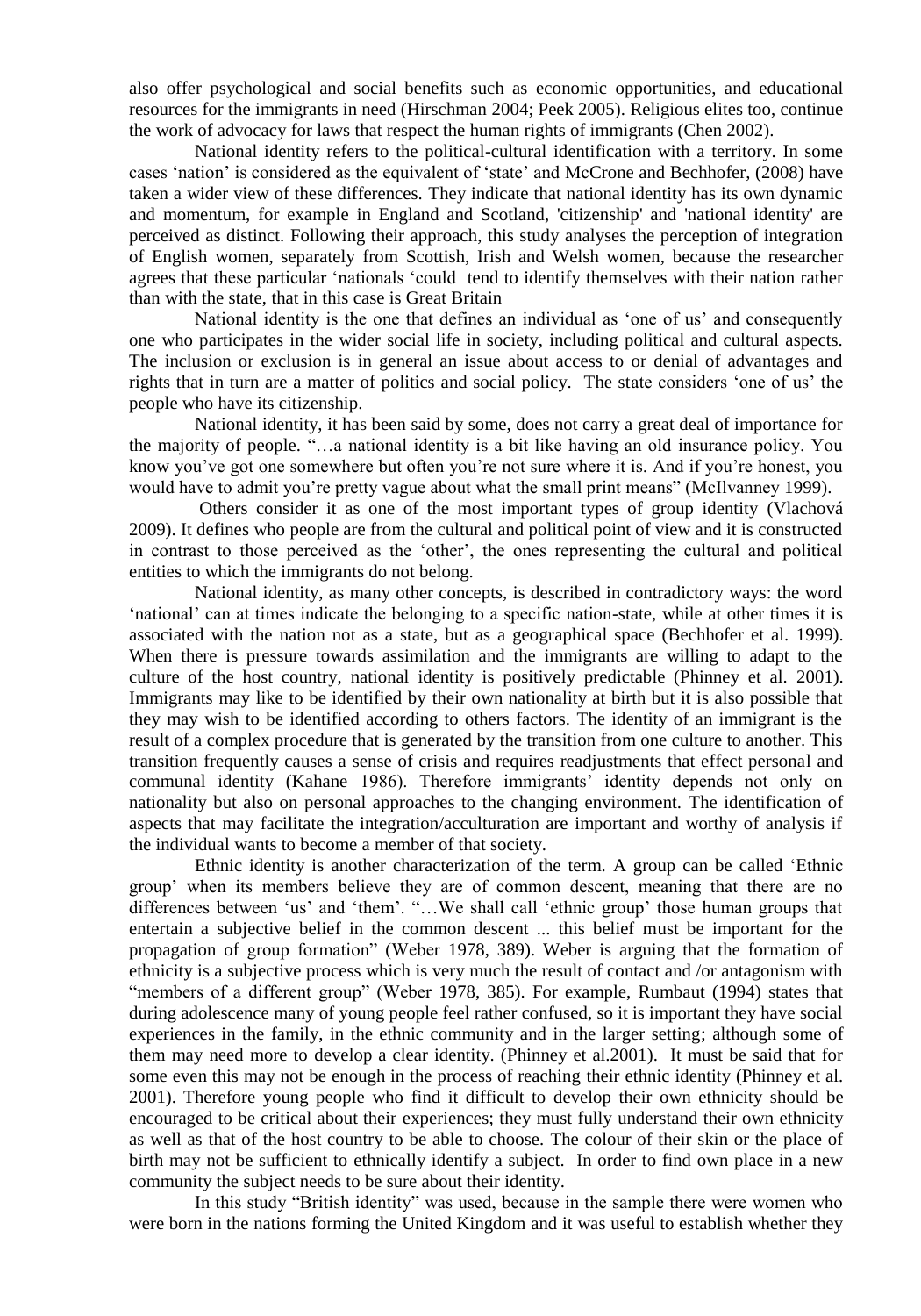identified themselves as members of the nation-state or if they wanted to be seen as members of the nations where they were born. The other reason was to see if the 'Not English' wanted to be identified as British; if they wanted, it meant they wished to obtain the naturalization that can also be seen as an indication of full integration.

### **Methodology**

For this part of the research a post-positivist approach was adopted and the quantitative method was used as a pragmatic way to quantify the women's responses (Trochim 2001). Post-positivism has been defined as the search for 'warranted assertability' as opposed to 'truth' traditionally represented by universal law or absolutes (Allen and Letourneau, 1999). The validity of data has been guaranteed by cross tabulation and correlation tests along with comparison with results obtained within the entire research. The quantitative approach helped to quantify the women's responses, while a qualitative approach was utilised to understand the reasons for the outcome.

Women were reached through various organisations<sup>2</sup> and asked to fill in a questionnaire. This article presents one aspect of the original extensive study<sup>3</sup>. The material was extracted from the fourth section of the questionnaire. The 223 participating women came from a variety of backgrounds. Purposive sampling, defined as a non-probability sampling procedure was used for the composition of the sample (Saunders et al, 2007). The participants were divided into three groups: 'English' (100), 'UK' (Irish, Scottish and Welsh) (23) and 'Not English' women from all over the world' (100); their answers were analysed and their level of integration was revealed.

The question that yielded the material for this article asked the participants whether they wished to be identified by nationality, religion, and ethnicity and as British<sup>4</sup>.

The answers were cross-tabulated with the variables on subjective and objective integration<sup>5</sup> to establish if the choice of an identity had any bearing on the respondents' levels of integration. The relative nominal categorical data are also displayed as Multiple Correspondence Analysis in accordance with the preferred specific type of identity declared.

### **Findings**

The Spearman rank correlation test was applied to the ordinal data relating to Nationality, Religion, Ethnicity, English Identity, and the results are shown in Table 1. It can be seen that there are two correlations at the sigma level 0.01 and below: one is negative, indicating that the women that wanted to be identified accordingly to their nationality strongly objected to be identified as British. The other correlation, this time positive, exists between religion and ethnicity. The more they like to be identified by Ethnicity, the more they liked also to be identified by Religion

l

 $2^2$  Companies with a great number of women employed (private, NHS, radios, council). University Libraries; churches: Presbyterian, Scottish Anglican and Roman Catholic. Scandinavian church; The Somali and African women centre was also contacted; centre for the Chinese Community and the Irish Centre and nurses at the hospital. 3

Subjective vs. Objective integration of foreign women in Liverpool (Di Cristo Bertali 2012)

<sup>4</sup> See footnote 5

 $<sup>5</sup>$  The objective level of integration was obtained through the use of a purposely constructed table of evaluation that</sup> enabled the determination of three levels of integration: Fully integrated, Partially integrated and Not integrated.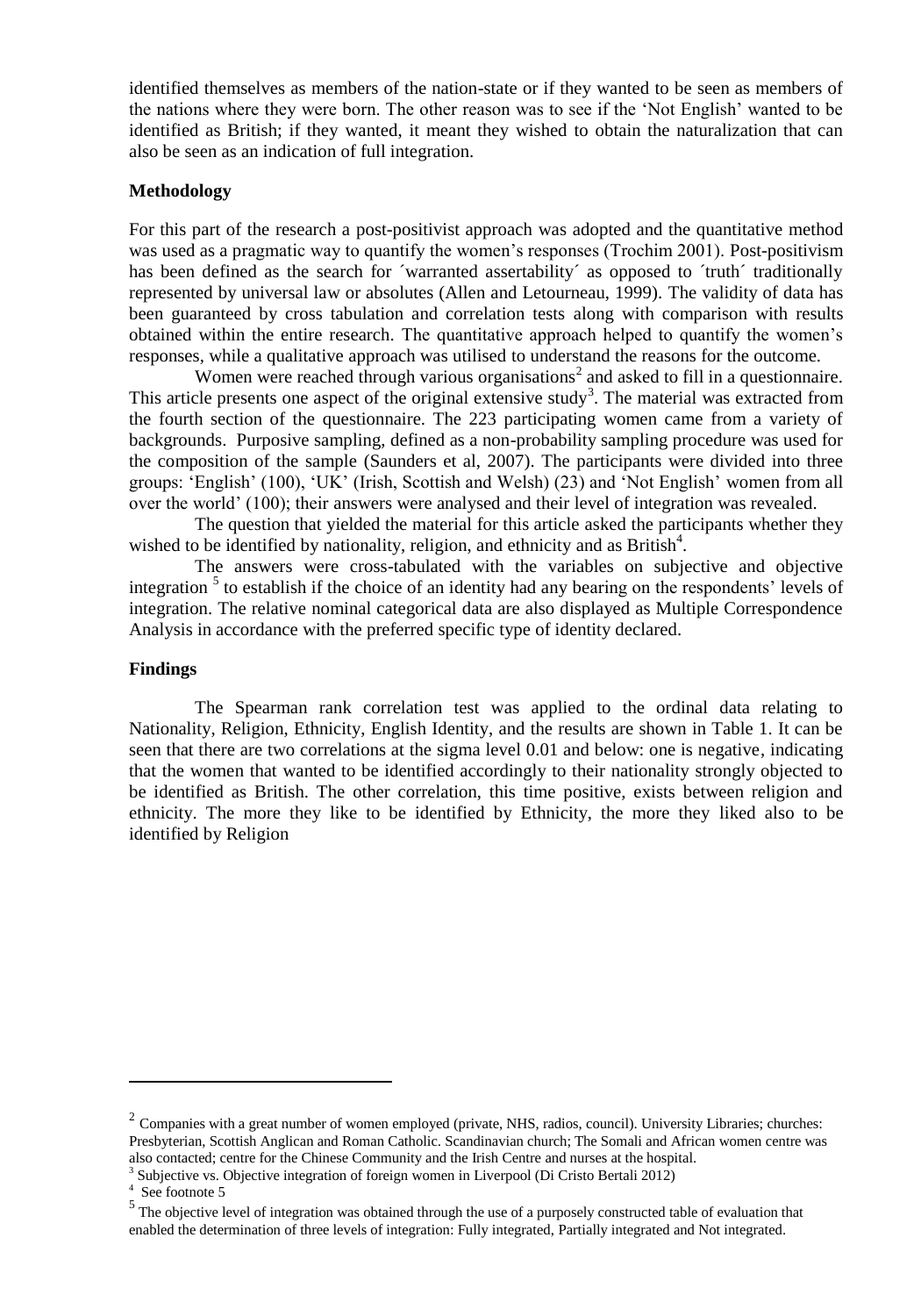Table 1. Correlation of the various identity choices

| <b>Correlations</b> |             | Nationality <sup>6</sup> | <b>Religion</b> | <b>Ethnicity</b> | $British7$ |
|---------------------|-------------|--------------------------|-----------------|------------------|------------|
| <b>Nationality</b>  | Correlation | 1.000                    |                 |                  |            |
|                     | Sigma       |                          |                 |                  |            |
| <b>Religion</b>     | Correlation | .109                     | 1.00            |                  |            |
|                     | Sigma       | .105                     |                 |                  |            |
| <b>Ethnicity</b>    | Correlation | .084                     | $.470**$        | 1.000            |            |
|                     | Sigma       | .214                     | .000            |                  |            |
| <b>British</b>      | Correlation | $-.301**8$               | .056            | $-.104$          | 1.000      |
|                     | Sigma       | .000                     | .402            | .120             |            |

The city of Liverpool is formed by 5 main areas: "Liverpool City"; "Alt Valley"; "Liverpool East"; "Liverpool South Central" and "Liverpool South". The presence of the 'UK' and the 'Not English' is largely in areas Liverpool South Central and Liverpool South, thus the results and considerations will refer primarily to them (Chart 1).



Chart 1: distribution of all the respondents in Liverpool (count) *Source: Di Cristo Bertali 2011*

# *Multiple correspondences*

Multiple Correspondence Analysis has been used to find and graphically display the relationship between the various types of identity, the women groups and the areas where they lived.

# **Nationality identity**

Chart 2 shows the correspondence analysis of the preference for national identity.

- Quadrant A shows that UK women living in 'City' and 'Liverpool South Central' disliked to be identified by their nationality
- Quadrant B shows that 'English' women preferred or did not have a strong opinion on being identified according to their nationality.
- Ouadrant C shows no correspondence among the variables
- Quadrant D shows that 'Not English' women strongly preferred to be identified by their nationality and they lived in Liverpool South.

 6 Nationality here denotes belonging to the nations that make up the UK, i.e. England, Scotland etc.

 $^7$  The label 'British' stands for the desire to belong to the nation-state or to obtain the naturalization (see Di Cristo Bertali 2012)

 $8$  \*\* Correlation is significant at the sigma 0.01 level (2-tailed)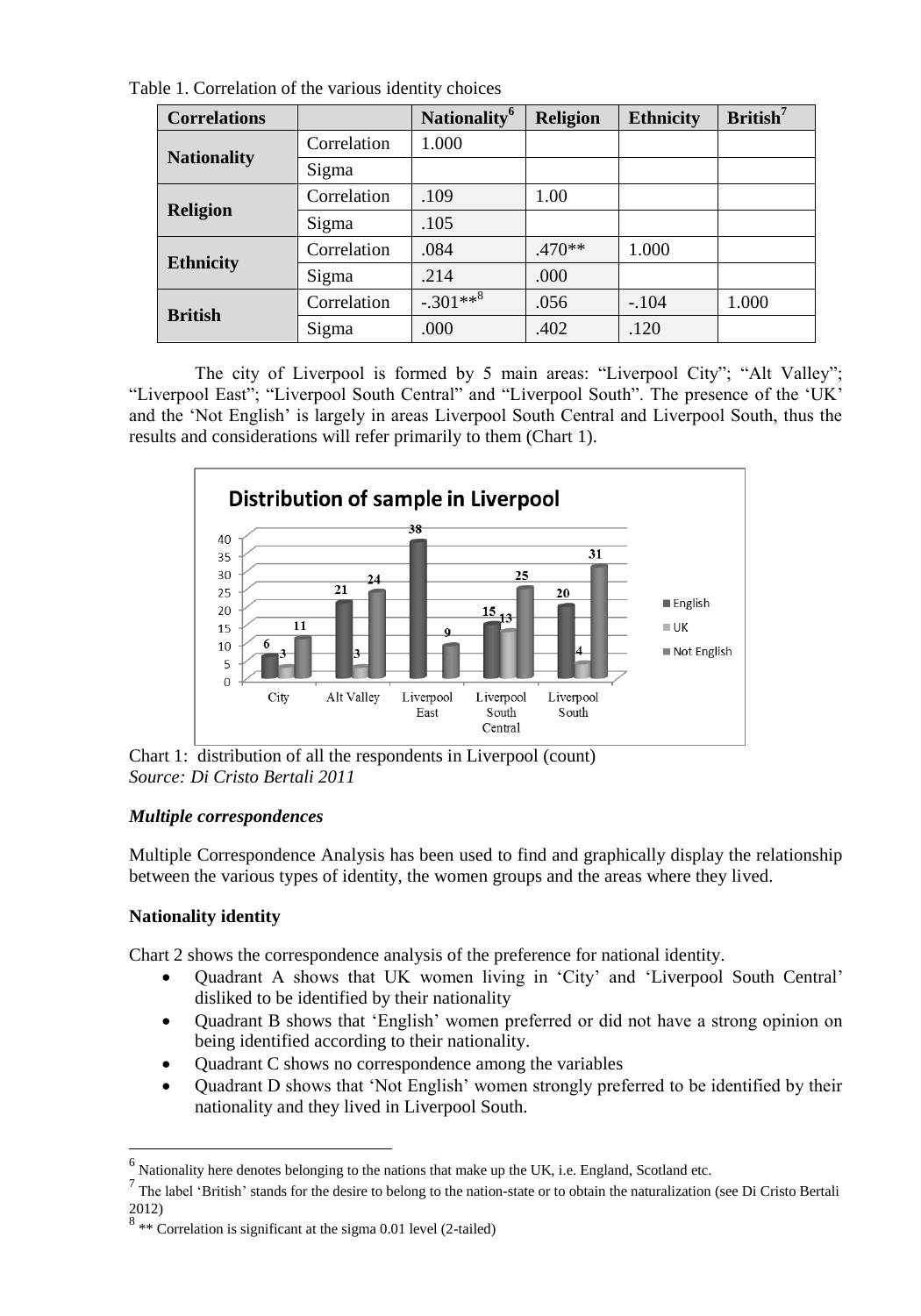

Chart 2: Results preference of nationality identity

# **British identity**

Chart 3 shows the correspondence analysis for the preference of British identity

- Quadrant A shows mixed feeling by 'Not English' women living in 'Alt Valley', 'Liverpool South' and 'City' who dislike or are not interested in being identified as British.
- Quadrant B shows that the 'English' who strongly prefer to be identifies as British live primarily in 'Liverpool East'.
- Quadrant C shows no correspondence among the variables
- Quadrant D shows that the 'UK' women living in' Liverpool South Central' preferred to be identified as British.



Chart 3: Results for preference of British identity

# **Religious identity**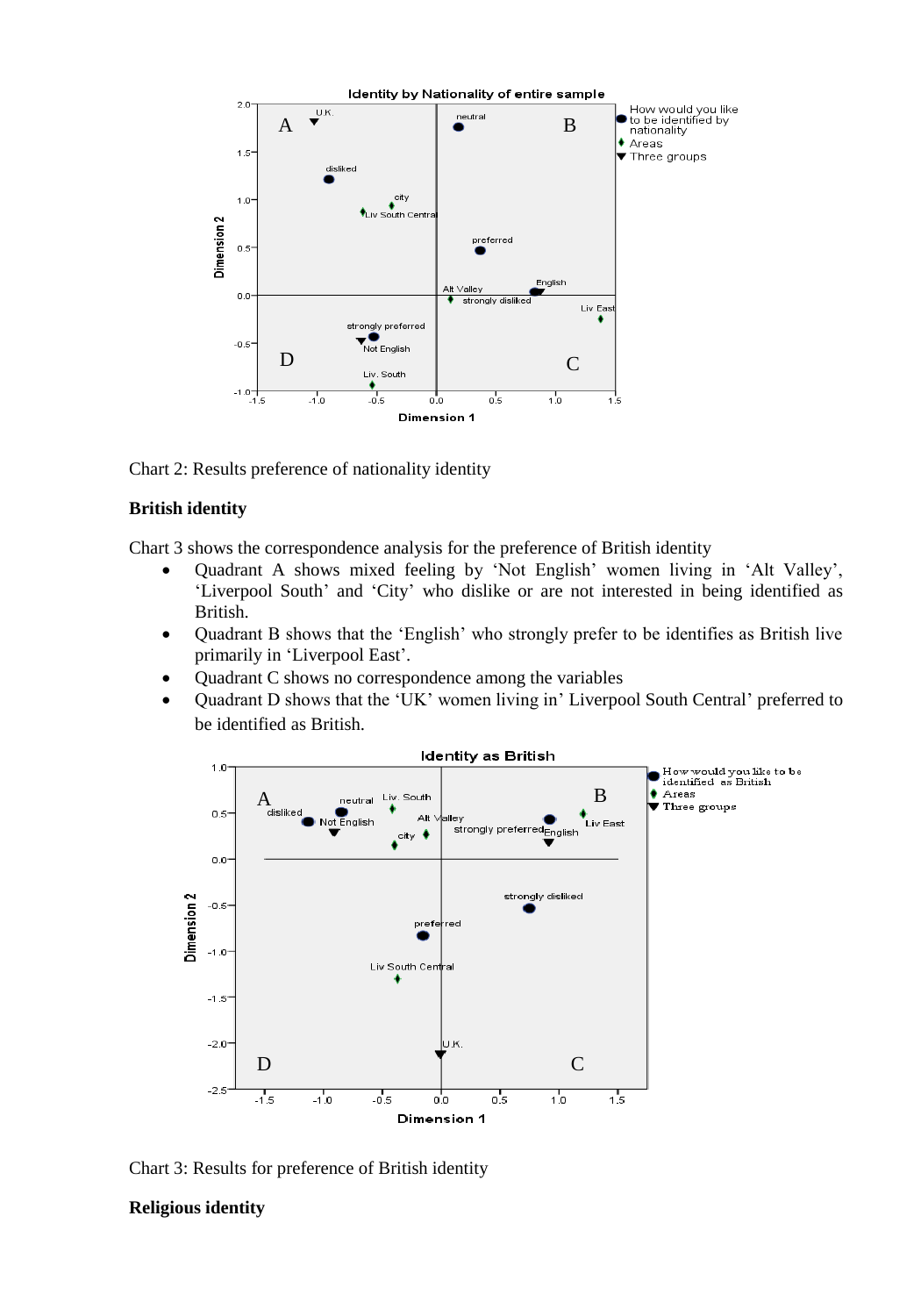Chart 4 shows the correspondence analysis for the preference of religious identity

- Quadrant A shows that UK women living in 'City' strongly preferred this form of identification while the ones living in 'Liverpool South Central' disliked to be identified by their religion.
- Quadrants B shows no correspondence among the variables
- Quadrant C shows that 'English' women strongly disliked to be identified according to their religion.
- Quadrant D shows that 'Not English' women have indicated mixed feelings: the ones living in 'Alt Valley' felt neutral, the ones living in 'Liverpool South' preferred and even strongly preferred to be identified by their religion.



Chart 4: Results for preferences of Religious identity

### **Ethnic identity**

Chart 5 shows the correspondence analysis for the preference of ethnic identity

- Quadrant A shows that 'Not English' women living in 'Alt Valley' and 'Liverpool South' strongly preferred and preferred to be identified by their ethnicity.
- Quadrant B shows no correspondence among the variables.
- Quadrant C shows that 'English' women strongly disliked to be identified in this way and they live in 'Liverpool East'.
- Quadrant D shows that 'UK' women living in 'City' and 'Liverpool South Central' feel neutral to the identification by ethnicity.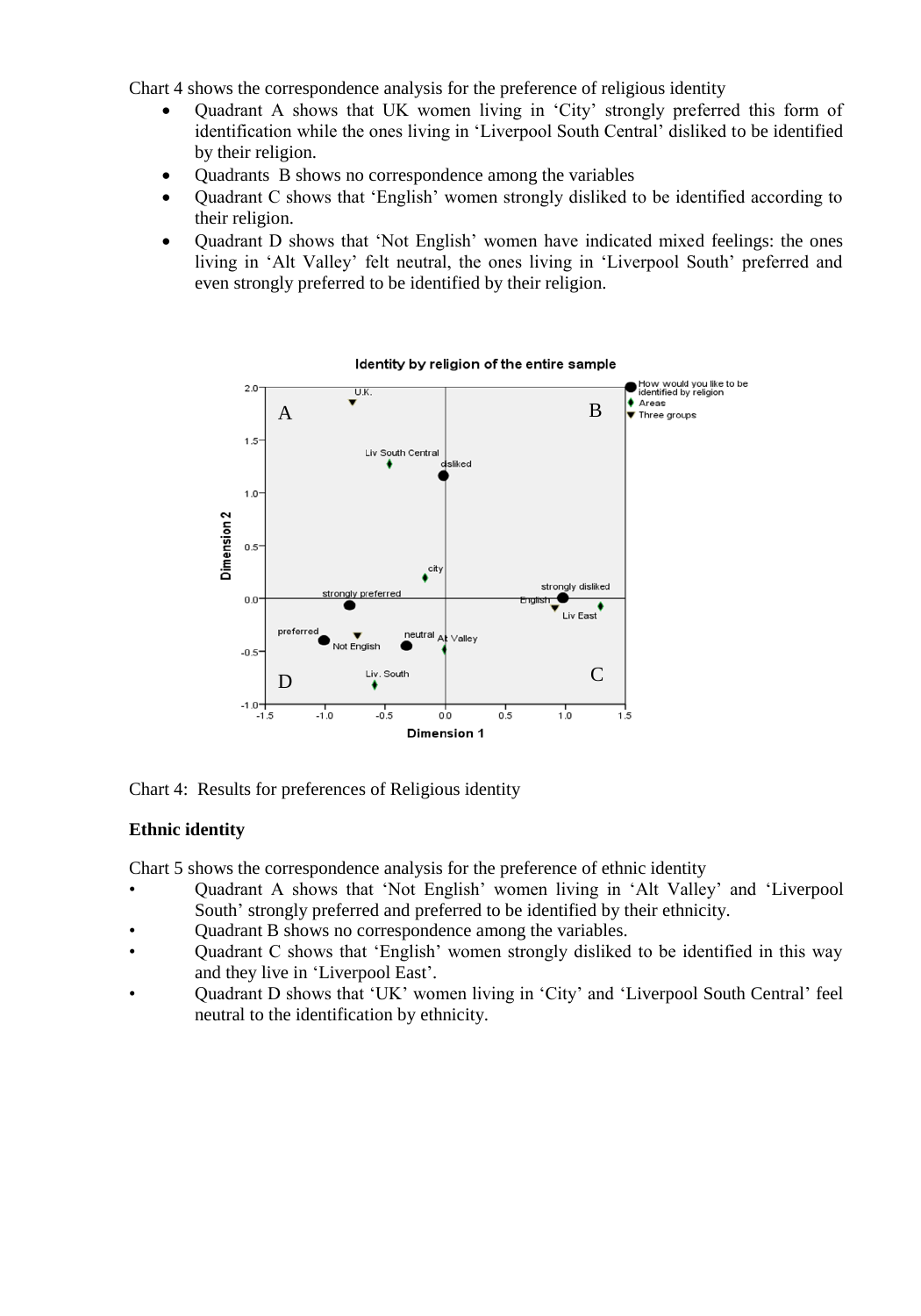

Chart 5: Results for level of preference of ethnicity identity

### **Discussions**

All the information discussed below comes from the questionnaire<sup>9</sup>. Chart 1 shows that 'UK' and 'Not English' women lived mainly in: Alt Valley, Liverpool South Central and Liverpool South. A further examination of the correspondence analysis presented in Charts 2 to 5 for the area of Alt Valley, where the number of the two groups combined are slightly greater than the number of the 'English', has not shown aspects that clearly indicate signs of segregation. Giving the information shown in Chart 1 to 5 the 'Not English' women who live in Liverpool South Central, although quite numerous do not appear to have strong opinions about any specific identity therefore there is no strong evidence of self- segregation.

Contrary to the 'Not English' women who live in Liverpool South Central, the ones living in Liverpool South have expressed strong preference to be identified according to their religion and ethnicity. Smith (1978:175) thinks that immigration itself is a theologizing experience as immigrants react to the trauma of arriving in a new country by turning to religion to try to correct adjustment issues by re-forming familiar social expressions in the new host society (Kurien 1998; Rayaprol 1997). Therefore religion can assume greater importance for the immigrants than was the case in their homelands, where religion may not have had such an importance. The choice of a type of identification over the other is encouraged by people of the same nationality living in the same area, so the personal identity becomes community identity or as defined by Ibrahim et al. (1997) and Norton (1997) cultural identity. Table 1 has shown that there is a strong correlation between religious identity and ethnic identity and it is noted that the phenomenon is emerging in studies of immigrants. The correspondence analysis charts in this study has also confirmed the relevance of religion and ethnicity; this is also accepted by scholars of immigration (see for example Ebaugh et al. 2000; Gibson 1988; Haddad et al. 1987; Williams 1988). In some communities, religious identity is considered more important than their ethnicity, while others consider ethnicity as the more salient and see religion as the institution for the preservation of traditions and ethnic boundaries (Yang et al. 2001 367). If the religious or ethnic identities become of paramount importance in the hierarchy of multiple identities, it is highly unlikely that the individuals involved will fully integrate in the host society.

l

<sup>9</sup> See Appendix 1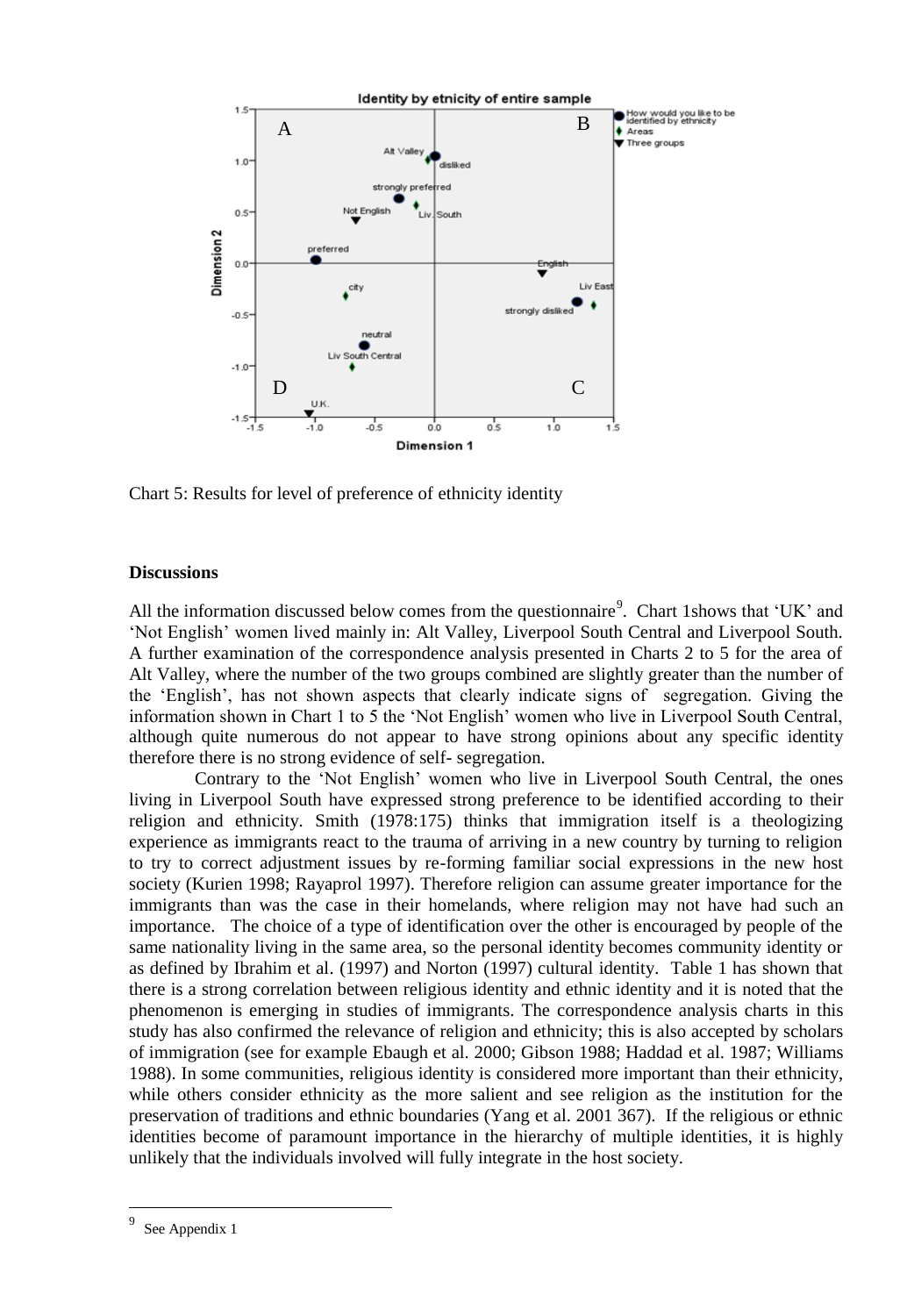On the contrary, Feher (1998) and Yang (1999) view religious identity as a facilitator for integration as it can ease the tensions caused by incongruent immigrant ethnic and native identities because their ethnicity will no longer be a problem and the diverse communities will be brought together through shared worship. One of the problems native society and immigrants face more frequently is that the immigrant's religion is not the one shared by the majority of the host society. Sometimes this is the opposite of what they were experiencing at home, so their affiliation with the group who shares their belief becomes very strong because by so doing they maintain group identity and solidarity.

The women living in Liverpool South strongly identify themselves by their religion or their ethnicity; from the answers to the questionnaire it is evident that they do not speak English and interrelate only with women of their nationality or of the same religion. The rationale behind this study is that immigrant women should be integrated because they are the ones who are expected to retain the ethnic or religion identity within the family (Tastsoglou et al. 2000). Therefore it is possible to speculate that if they are to guide the children towards an interconnected relation with the host society and to influence the relation that their children will assume towards the host society they ought to be fully integrated. Therefore, they need to be encouraged to interrelate with the native mothers, because it is mainly by so doing that they will be introduced into the new culture and the native approach to daily life. They will then have the opportunity to choose the preferred way to conduct their life and the life of their family. It may be further inferred that if they are not introduced to a new circle of acquaintances by mixing with the "native" women they may carry on seeing the values of the host society as a threat to their own role. If immigrant women are expected to protect their children from any form of intrusion from the host society into their culture and values (ibid.), this, in turn, will create a myriad of contradictory sentiments in the children. These sentiments will not be necessarily all negative, but it is possible that conflicts will occur and consequently mothers may have provided the host society with adults that not only are not integrated, but who may be unhappy and resentful towards the surrounding society<sup>10</sup>.

It would seem that the findings in this exploratory study confirm Buruma's (2007) conclusions by showing that presently immigrant women living predominantly in Liverpool South have transferred the spirit of the community they experienced in their home country into the new environment; they resist the host society, through their religion and ethnicity, while taking from it what they think useful. This is what is considered as self-segregation, in other words it is a choice made by these women and it is not imposed by the administrators of the city.

### **Conclusions and implications**

 $\overline{a}$ 

This study has demonstrated that the respondents, through their declared preferences, have indicated that their desired identity can be attributed to their origin, their culture and their religion. It has been noted that the area where they live can contribute to their chosen identity. The reasons for choosing one area in preference to another can be of different natures: joining friends, national communities and places of worship. The location of churches, synagogues, temples and mosques can be important when choosing where to live.

Religious identity is sometimes used as a way to ease the integration. This happens when the native group and the immigrants share the same religious belief even if it is not the predominant one. On the contrary, if the immigrant women live in a specific area, where the religious identity is only shared by their specific group, then they remain detached from the local community and, consequently create a 'diaspora space' (Belchem 2006, 14). In Liverpool this is common (Di Cristo Bertali 2011). However, as this study has been focusing specifically on identity, the phenomenon has only been identified in Liverpool South.

Earlier understanding of identity as fixed and immutable is no longer valid, today's identity is considered as an evolving process due to individual experience and social changes (Peek 2005). Therefore if immigrant mothers who live in self-segregated conditions are encouraged to learn the English language and are enabled to interrelate with members of the host society their

 $10$  E.g. young Muslims going abroad to fight in support of organisations unfriendly to the Western countries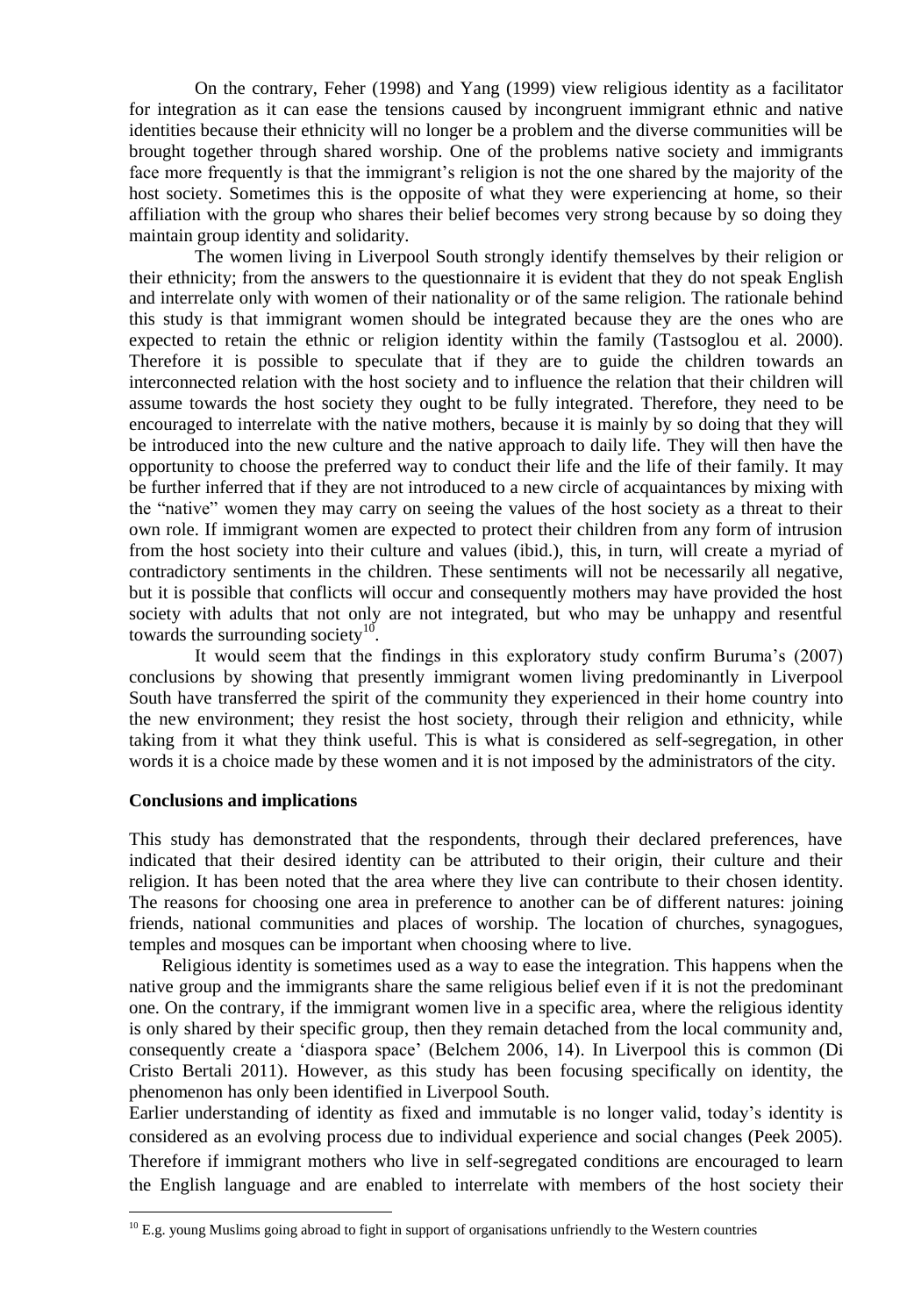preferred identity may be modified. If immigrant women are expected to attribute their identity to their experiences it is important that they feel able to mix with the local people, and consequently they will be able to contribute to the development of a cohesive society.

The study has shown that people who live in Liverpool have arrived from all over the world. Therefore the statement 'Liverpool: the world in one city' is true. However, the implication that its citizens form a genuine cohesive society is still only a vision.

The outcome of this study has been submitted to the Liverpool Council for considerations as the researcher thinks that there is scope for conducting a wider investigation among all the immigrant women resident in the City.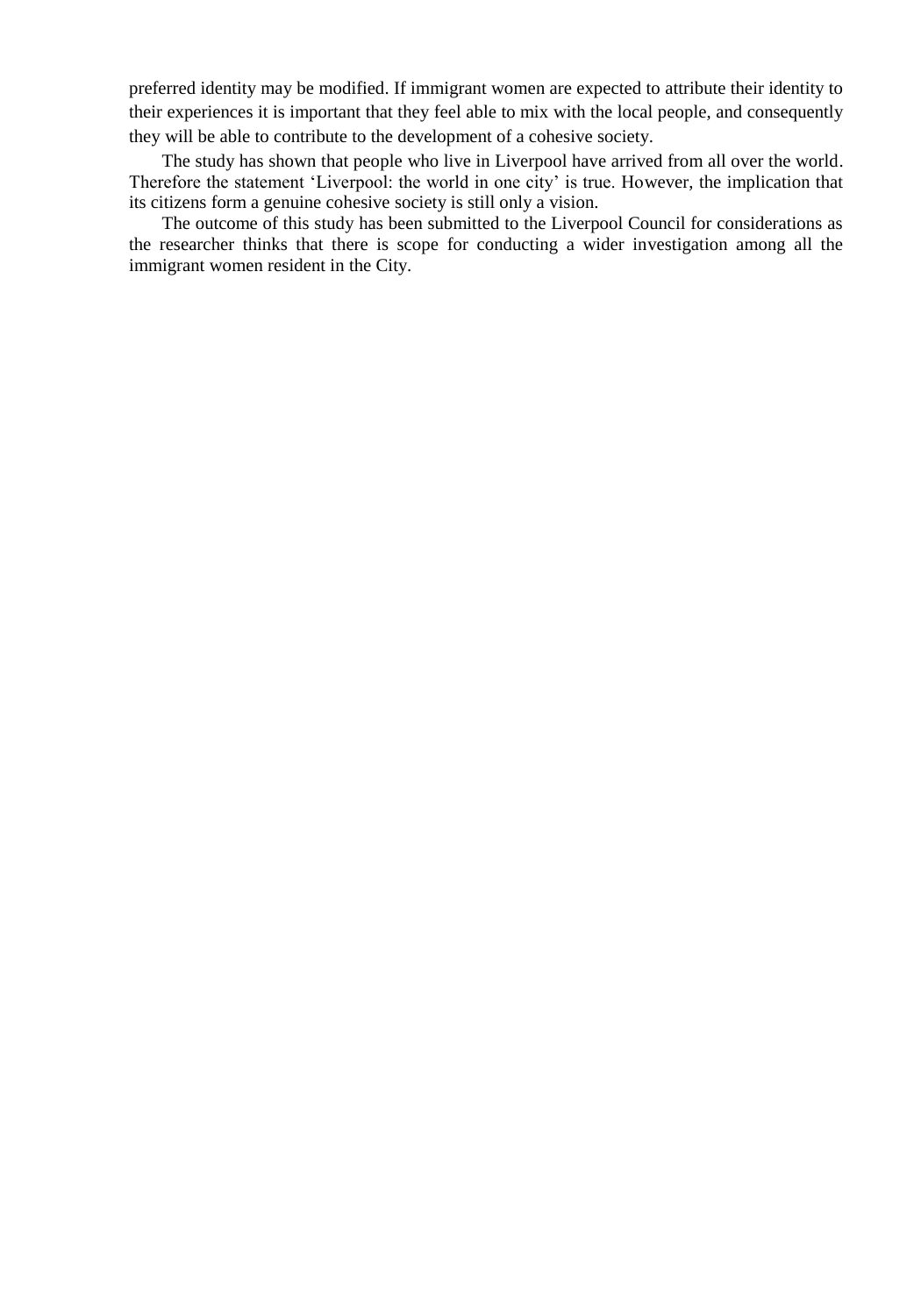#### **REFERENCES**

Anderson, B. 2006. *Imagined Communities*. London: Verso.

Awad, A. K. 2010. *Al-Islam Religion and Life*. First ed. London: Message of Islam.

Bechhofer, F, David Mac Crone, R. Kiely, and R. Stewart. 1999. "Constructing National Identity: Arts and Landed Elites in Scotland." *Sociology* no. 33:515.

Belchem, J. et al. 2006. *Liverpool 800*. Liverpool: Liverpool University Press.

Bertali, Nunzia. 2004. *Italian Women immigrants to the North of England 1945-1961: Changing perception of exclusion and integration.* Language School, John Moores University, Liverpool.Thesis.

Blumer, H. 1937. *Man and society: A substantive Introduction to the Social Science.* . Upper Saddle River, New Jersey: Prentice Hall,.

Buijs, Gina 1993. *Migrant women: crossing boundaries and changing identities*. Oxford, U.K.: Berg Oxford International Publisher Ltd.

- Buruma, Ian. 2007. Tariq Ramadan Has an Identity Issue. *The New York Times. New York.*
- Chen, Carolyn. 2002. "The religious Varieties of Ethnic Presence: A Comparison between a Taiwanese immigrant Buddhist Temple and an Evangelical Christian Church." *Sociology of Religion* no. 63 (2):215-238.
- Chistolini, S. 1986. *Donne Scozzesi*. Roma: Centro Studi Emigrazione.
- Di Cristo Bertali, Nunzia. 2011. Liverpool,"The world in one city"; Subjective and objective perceptions evaluation of the integration of women immigrants in Liverpool, 2001 to 2009. Business School, John Moores University, Liverpool. PhD Thesis.
- Di Cristo Bertali, Nunzia. 2012. *Subjective vs. Objective integration of foreign women in Liverpool*: Lambert Academic Publishing.
- Ebaugh, Rose Helen, and Janet Saltzman Chafetz. 2000. *Religion and the New Immigrants: Continuities and Adoptions in immigrant Congregations.* Walnut Creek, CA: AltaMira Press.
- Erikson, Erick H. 1972. *Childhood and Society*. Edited by Erik H Erikson. 2nd edition ed. Harmondsworth, Middlesex: Penguin Books.
- Feher, Shoshanah, and Yang Fenggang. 1998. *From the river of Babylon to the valleys of Los Angeles: the exodus and adaptation of Iranian Jews.* Edited by Worner R.S. and Wittner J. G., *Gathering in the Diaspora: religious communities and the new immigration*. Philadelphia: Temple University Press.
- Foote, N. N. 1951. "Identification as the Basis for a theory of motivation." *American Sociological Review,* no. 16 (1):14-21.
- Gabaccia, D., and V. Ruiz. 2006. "Migrations and Destinations: Reflections on the History of U.S. Immigrant Women." *Journal of American Ethnic History* no. 26 (1):3-19.
- Gellner, E. 1983. *nations and nationalism*. Oxford: Basil Blackwell Publisher.
- Gibson, Margareth A. 1988. *Accommodation without assimilation: Sikh immigrants in an American High School*. Ithaca, NY: Cornell University Press.
- Gleason, P. 1983. "Identifying Identity: A Semantic History." *Journal of American History* no. 69 (4):910-931.
- Haddad, Yvonne Hasbeck. 2004. *Not quite Americans? The shaping of Arab and Muslim identity in the United States*. Waco, TX: Baylor University Press.
- Handlin, O. 1951. *The Uprooted: The Epic Story of the Great Migrations that Made the American People.* Boston: Little Brown & Co.
- Hastings, A. 1997. *The Construction of Nationhood*, *Ethnicity, Religion and Nationalism*. Cambridge: Press Syndicate of the University of Cambridge.
- Hegel, G.W.F. 1972. *Philosophy of Right. Translated by Knox T.M.* Clarendon: Oxford.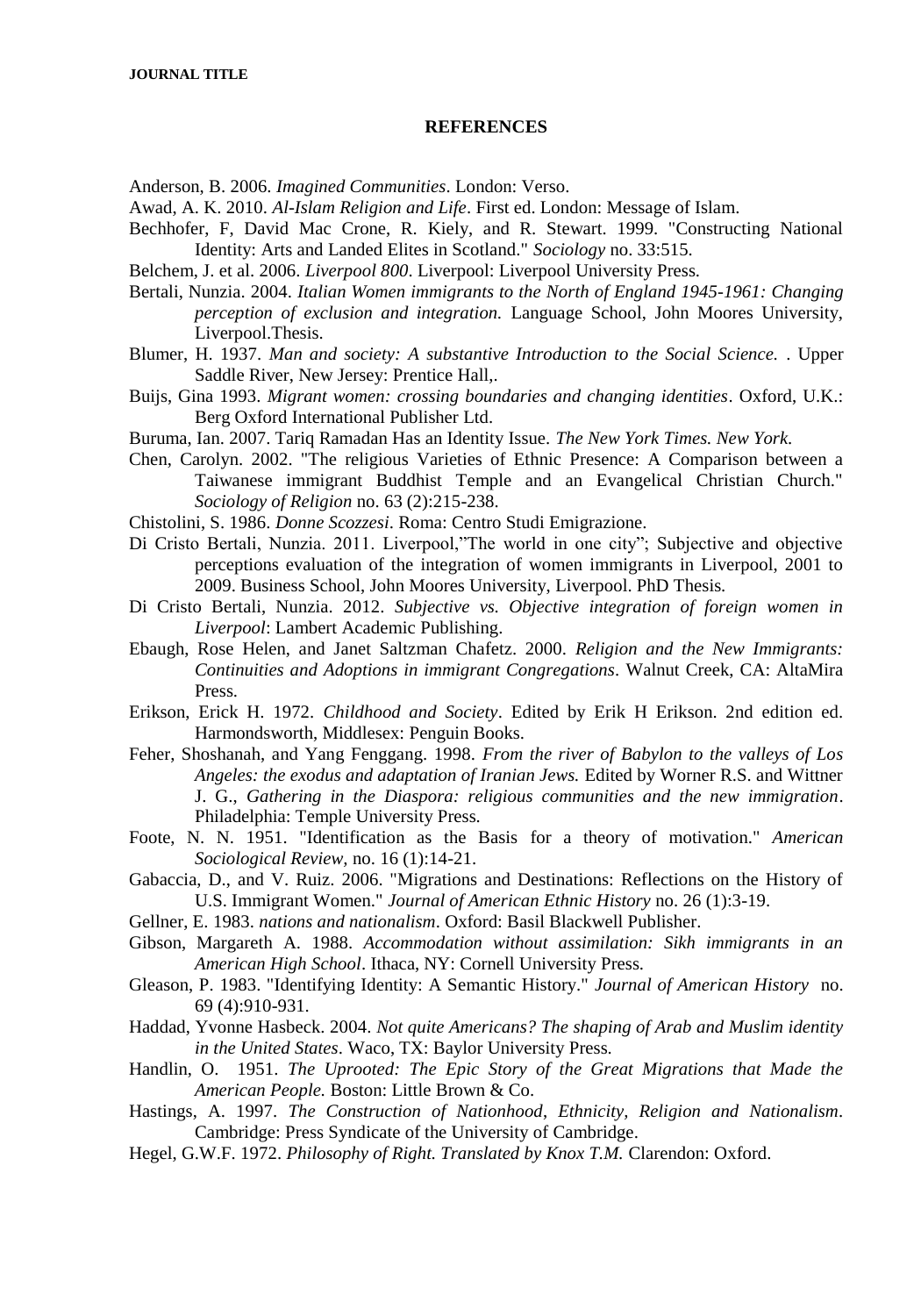- Herberg, W.. 1955. *Protestant, Catholic, Jew: An Essay in American Religious Sociology*. Garden City, NY: Doubleday & Co.
- Hirschman, C. 2004. "The Role of Religion in the Origins and Adaptation of Immigrant Groups in the United States." *International Migration Review* no. 38 (3):1206-1233.
- Hobsbawm, E. J. 1990. *Nations and nationalism since 1780*. Cambridge: Press Syndicate of the University of Cambridge.
- Ibrahim, Farah, Hifumi Ohnishi, and Daya Singh Sandhu. 1997. "Asian American Identity Development : A Culture Specific Model for South Asian Americans." *Journal of Multicultural Counselling & Development* no. 25 (1):34-50.
- Im, Eun-Ok;, and K Yang. 2006. "Theories on Immigrant Women's Health." *Health Care for Women International* no. 27 (8):666-681. doi: 10.1080/07399330600817535.
- Jasso, Guillermina , Douglas S. Massey, Mark R. Rosenzweig, and James P. Smith. 2000. " The New Immigrant Survey Pilot (NIS-P): Overview and New Findings about U.S. Legal Immigrants at Admission." *Population Association of America* no. 37 (1):127-138.
- Kahane, Renèe. 1986. "Informal Agencies of Socialization and the Integration of Immigrants Youth into Society: An Example from Israel." *International migration Review* no. 20  $(1):21-39.$
- Kurien, Prema. 1998. *Becoming American by Becoming Hindu: Indian American Take Their Place at the Multicultural Table*, *In Gathering in Diaspora: Religious Communities and the New Immigration*. Philadelphia: Temple University Press.
- Letourneau N. and Allen M. 1999. Post-positivistic critical multiplism: a beginning dialogue Journal of Advanced Nursing n.30, (3): 623–630.
- Locke, John. 1959. *An Essay on Human Understanding: 1 of 2*. Edited by Alexander Fraser, Campbell , . 21st edition ed. New York.
- Massey, Douglas S. 1981. "Dimensions of the new immigration to the United States and the prospects for assimilation." *Annual Reviews* no. 7:57-85.
- Mc Crone, D., and F. Bechhpfer. 2008. "National identity and social inclusion." *Ethnic and Racial Studies* no. 31:1245-1266.
- McIlvanney, William. 1999 Freeing ourselves from inner exile'. *Herald Scotland*, http://www.heraldscotland.com/sport/spl/aberdeen/freeing-ourselves-fron-inner-exile.
- McIntyre-Brown, A., F. Shaw, and G. Woodland. 2005. *Connections: Liverpool Global Gateway*  Birkenhead: Garlic Press Publishing Ltd.
- Mehra , Rekha. 1997. "Women, Empowerment and Economic Development." *Annals of the American Academy of Political and Social Science* no. 554:136-149.
- Nesdale, Drew., and Anita S. Mak. 2000. "Immigrant Acculturation Attitudes and Host Country Identification." *Journal of Community and Applied Social Psychology* no. 10:483-495.
- Norton, Bonny. 1997. "Language, Identity, and the Ownership of English." *Tesol Quarterly* no. 31 (3).
- Pedraza, Silvia. 1991. "Women and migration: The Social Consequences of Gender." *Annual Rev. Sociol.* no. 17:303-325.
- Peek, Lori. 2005. "Becoming Muslim: The Development of a Religious Identity." *Sociology of Religion* no. 66 (3):215-242.
- Perry, John. 1975. *Personal Identity*. London England: University of California Press.
- Phinney, Jean S., Gabriel Horenczyk, Karmela Liebkind, and Paul Vedder. 2001. "Ethnic Identity, Immigration, and well-Being: an Interactional Perspective." *Social Issue* no. 57 (3):493-510.
- Portes, Alejandro, and Ruben G. Rumbaut. 2006. *Immigrant America: A Portrait*. Third ed. ed. London, England: University of California Press.
- Rayaprol, Aparna. 1997. *Negotiating identities: Women in the Indian Diaspora*. Deli New York: Oxford University Press.
- Rhodes, Lori Jan. 2010. Through the same lens but from a different angle": Latino ethnic identity formation in the San Francisco Bay Area, 1968-1974. StanfordUniversity. Dissertation PhD.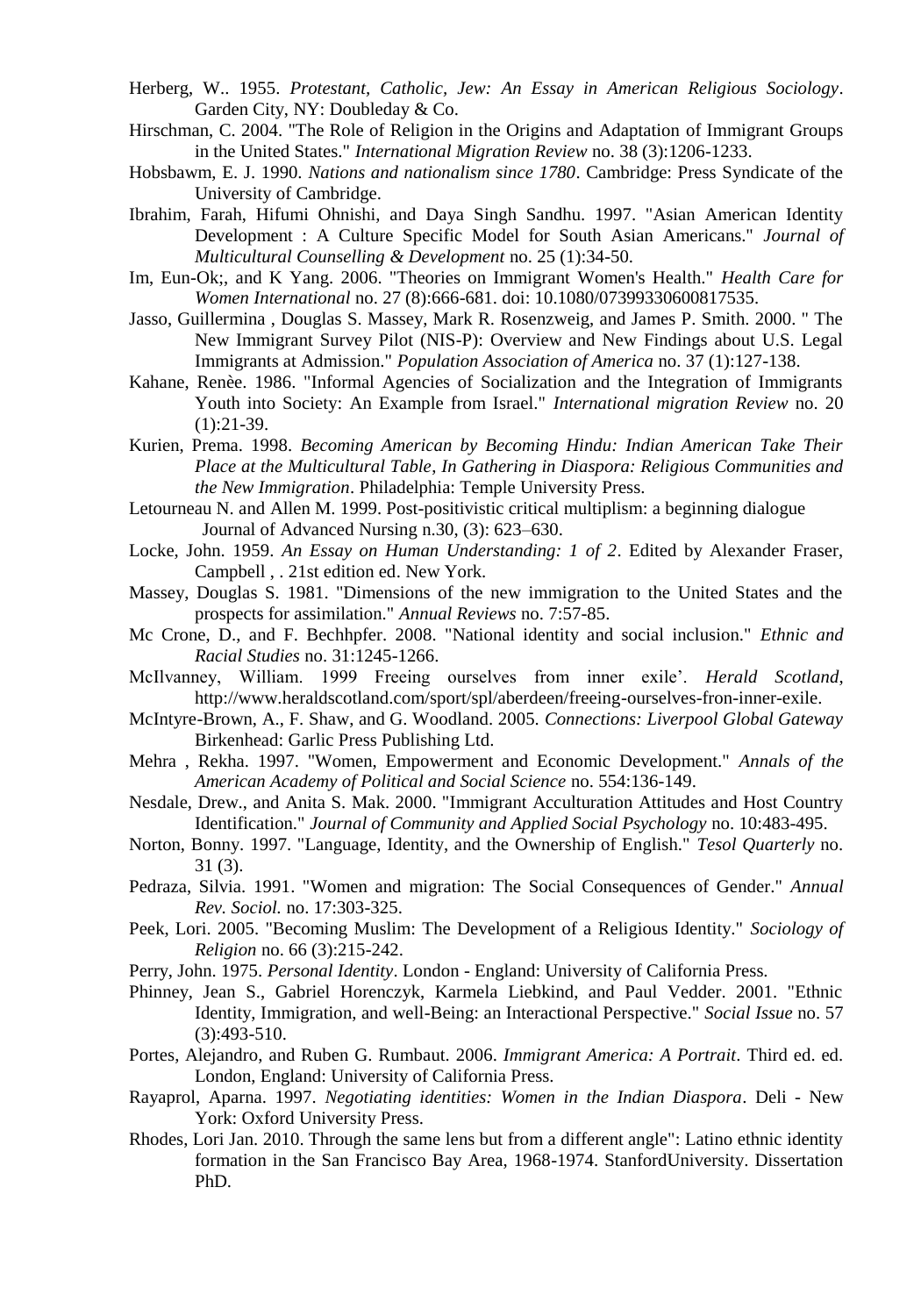- Rumbaut, Rubén G. 1994. "The Crucible within: Ethnic Identity, Self-Esteem, and Segmented Assimilation among Children of Immigrants." *International Migration Review* no. 28 (4):748-794.
- Saunders, Mark, Philip Lewis, and Adrian Thornhill. 2007. *Research Methods for business students*. fourth edition ed. Harlow: Financial Times Prentice Hall.
- Saunders, Peter 1986. *Social Theory and the Urban Question*. Second edition ed: Routledge.
- Simon, Rita J., and Caroline B. Brettel. 1986. *In International Migration: The Female Experience*. Edited by N.J. Totowa and Rowman and Allanheld.
- Smith, Timothy L. 1978. "Religion and Ethnicity in America." *The American Historical Review* no. 83 (5):1155-1185.
- Tastsoglou, Evangelia, and Baukje Miedema. 2000. Immigrant women organizing for change: integration and community development by immigrant women in the maritime. Final Report to the Prairie Centre of Excellence for Research on Immigration and Integration
- Trochim, William M. K. . 2001. "The research methods knowledge base."
- Vlachovà, K. 2009. "Identity of Non-Self-Evident Nation: Czech National Identity After the Break-up of Czechoslovakia and Before Accession to the European Union." *Nations and Nationalism* no. 15 (2):254-279.
- Watts, Susan J. 1983. "Marriage migration, A neglected form of long-term mobility. A case study from Ilorin, Nigeria." " *Int. Migration Review* no. 17:682-98.
- Weber, M. 1978. *Economy and Society*. Edited by Gwenther Roth and Claus Wittich. Vol. One. London: University of California Press.
- Williams, Raymond Brady. 1988. *Religions of immigrants from India and Pakistan: New Threads in the American Tapestry*. USA: Cambridge University Press.
- Yang, Fenggang, and Rose Helen Ebaugh. 2002. "Religion and Ethnicity Among New Immigrants: The Impact of Majority/Minority Status in Home and Host Countries." *Journal for the scientific study of religion* no. 40 (3):367-378.
- Yuval-Davis, Nira. 1993. Women Ethnicity and Empowerment. In *Women's Studies Conference*. Preston, UK. Working paper series No. 151.